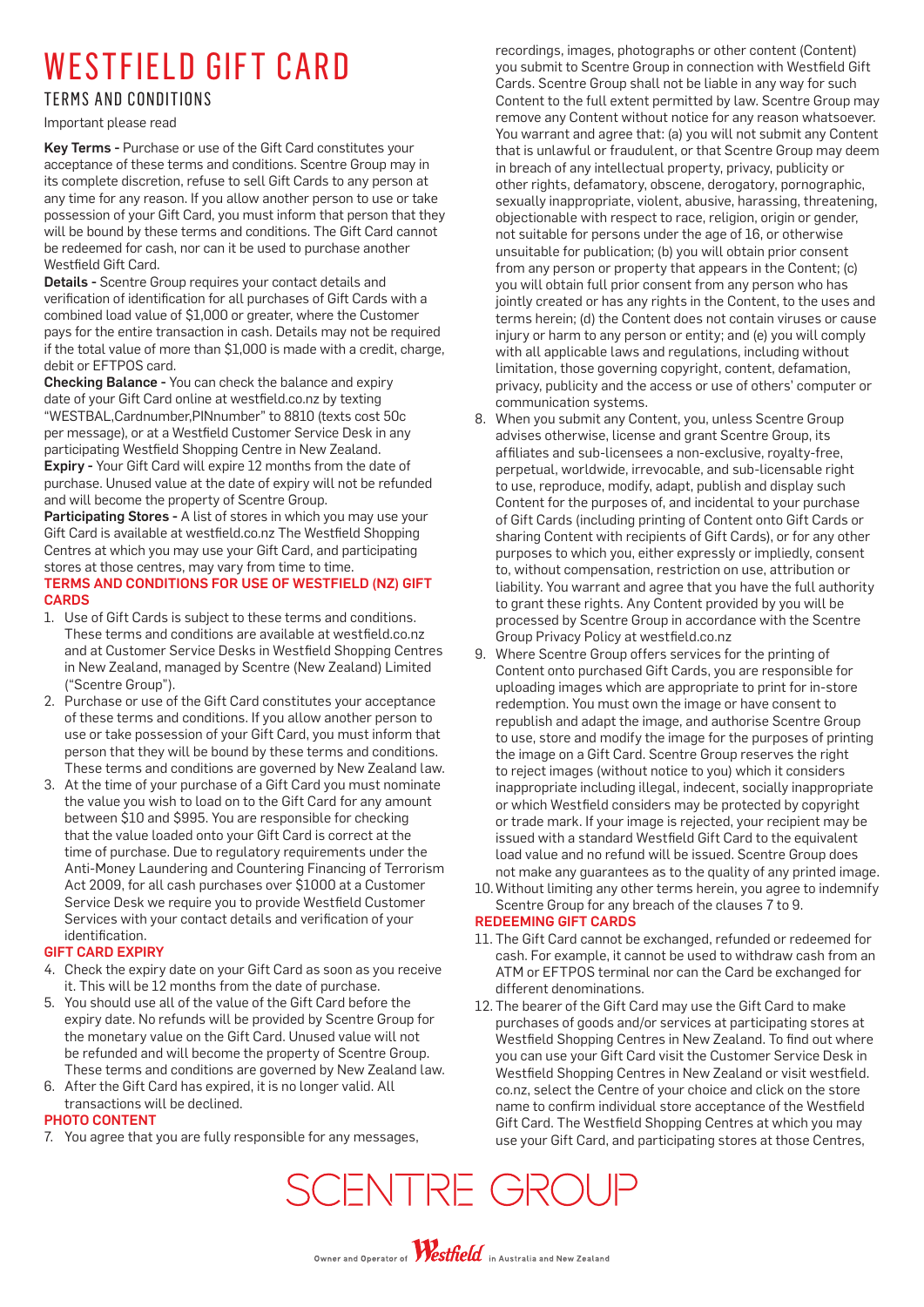may vary from time to time. The Gift Card may not be used for any other purpose. The Gift Card cannot be used for purchasing products from participating stores who offer their goods online.

- 13. When prompted at the retailer's point of purchase, the bearer of the Gift Card should enter the 4 digit PIN printed under the scratch panel on the rear of the Gift Card into the EFTPOS terminal. After 3 incorrect attempts the Gift Card will be "locked" and will be unable to be used. To "unlock" the Gift Card you should call 0800 WESTFIELD or 0800 937 834 during normal business hours.
- 14. Scentre Group is obliged to make payment in relation to the Gift Card only when it is used to make a purchase and there is sufficient unused value to make either full or part payment of that purchase. Scentre Group retains any interest earned on unused value.
- 15. Gift Cards are not legal tender, account cards, credit, charge or debit cards or securities. These terms and conditions are governed by New Zealand law.
- 16. Gift Cards are not re-loadable. This means additional credit (money) cannot be added to the Gift Card. A new Gift Card must be purchased.
- 17. Redemption of Gift Cards is dependent upon a number of third party arrangements, including the availability of a retailer's EFTPOS or other point of sale systems, and other service providers. These systems may not be available at all times, and this may mean that you are not able to redeem a Gift Card when these systems are unavailable. Scentre Group is not responsible for these systems, and will not be liable for, any loss or damage caused by these systems being unavailable.

#### LOST, STOLEN OR FAULTY GIFT CARDS

- 18. Gift Cards should be treated like cash. Your Gift Card should be kept securely, as any person holding the Gift Card may be able to use it to make purchases.
- 19. Scentre Group recommends you keep a secure record of your Gift Card number (located on the back of the Card) and the date on which your Card expires, retain the original receipt, and always remember to take your Card back after using it. For the avoidance of doubt, the "original receipt" is the receipt Westfield Customer Services, Scentre Group, or the retailer provides upon purchase of the Gift Card and is not the EFTPOS terminal receipt.
- 20. As the Purchaser or intended recipient of the Gift Card, you must not allow any other person to use your Card or give your Card number to any unauthorised person. You should also not interfere with the magnetic strip or barcode on your Card or leave your Card anywhere another person could remove your Card without being noticed.
- 21. If your Gift Card is lost or stolen, you should immediately call 0800 WESTFIELD or 0800 937 834 or speak to a member of the Westfield Customer Service team at a Westfield Customer Service Desk, to report the loss. If requested by you, Scentre Group will take reasonable steps to cancel any Gift Card reported lost or stolen after being notified of that fact. You will need to provide information from the original receipt such as the Card number, original balance and expiry date as well as recent transaction history. Scentre Group is not liable to replace or reimburse you for any funds on lost or stolen Gift Cards that have been used for unauthorised transactions.
- 22. If the Gift Card is, or becomes, faulty, damaged or has been lost or stolen, you may obtain a replacement Gift Card by calling 0800 WESTFIELD or 0800 937 834 or speaking to a member of the Westfield Customer Service team at a Westfield Customer Service Desk. You must then fill out a Replacement form which will be processed by the Scentre Group Support Office. You will be charged \$6 for any replacement Card issued as a consequence of a damaged, lost or stolen Card, which

will be deducted from the balance of the replacement Card. Once approved, a replacement Gift Card will be sent to you. The Gift Card may take up to 10 working days to be replaced. Replacement of faulty, damaged, lost or stolen Gift Cards will only be made upon presentation of the original receipt. The replacement Gift Card will be of the same value as the unused value remaining on the faulty, damaged, lost or stolen Gift Card at the time of replacement (less the \$6 replacement fee if applicable). The expiry date for the replacement Card will remain the same as for the original Gift Card. A Gift Card will not be replaced after its expiry date.

- 23. Gift Cards will be void and will not be redeemable if they are defaced, mutilated, altered or tampered with in any way. Scentre Group may subject Gift Cards to verification and security checks in its absolute discretion.
- 24. Scentre Group is not liable for the availability, quality or fitness for purpose of any goods or services purchased with the Gift Card. If you have a dispute about the goods or services, you must resolve the dispute with the store where they were purchased from.
- 25. If you wish to return goods to the store where you purchased them with your Gift Card it is not possible to reimburse funds to the Gift Card. The store will need to provide a refund or store credit subject to the terms and conditions under which the original purchase was made at the store.
- 26. If you think there has been a mistaken transaction involving your Gift Card (for example where too much has been deducted from the value of the Gift Card), you should contact the store where the mistaken transaction was made.
- 27. If you think there has been an unauthorised transaction involving your Gift Card, call 0800 WESTFIELD or 0800 937 834 or visit a Westfield Customer Service Desk.

#### PAYMENT FOR GIFT CARDS PURCHASED THROUGH SCENTRE **GROUP**

28. Payment can be made by any credit, charge, debit card or other payment type Scentre Group may decide to accept from time to time (in its complete discretion). Scentre Group reserves the right to charge an additional surcharge, imposed by card companies and banks, onto you. When paying by credit, charge card, debit card or other nominated account you authorise Scentre Group to debit the Order Total from your nominated credit, charge card, debit card or other nominated account. If your nominated credit, charge card, debit card or other nominated account is declined by your financial institution, Scentre Group will not be able to guarantee the processing of the Order, and may contact you to make alternative arrangements. Scentre Group may decide at any time not to accept payment from you for any reason. If Scentre Group declines to accept payment, Scentre Group will not process the Order and may not contact you to inform you that your Order will not be processed.

#### **COMPLAINTS**

29. If you are not satisfied with the Gift Card services provided by Scentre Group, you should advise us of your complaint at any Westfield Customer Service Desk, by calling 0800 WESTFIELD or 0800 937 834, or by providing details online at westfield. co.nz If your complaint is not resolved at the first point of contact, it will be referred to Scentre Group's internal dispute resolution process. We try to respond to your dispute within 14 business days. If our internal process does not resolve your complaint, Scentre Group may subscribe to an external dispute resolution program, determined at Scentre Group's sole discretion.

#### GIFT CARD BALANCE AND TRANSACTION HISTORY

30. You can check the balance and expiry date of your Gift Card online at westfield.co.nz by texting

SCENTRE GROUF

Owner and Operator of **Westfield** in Australia and New Zealand